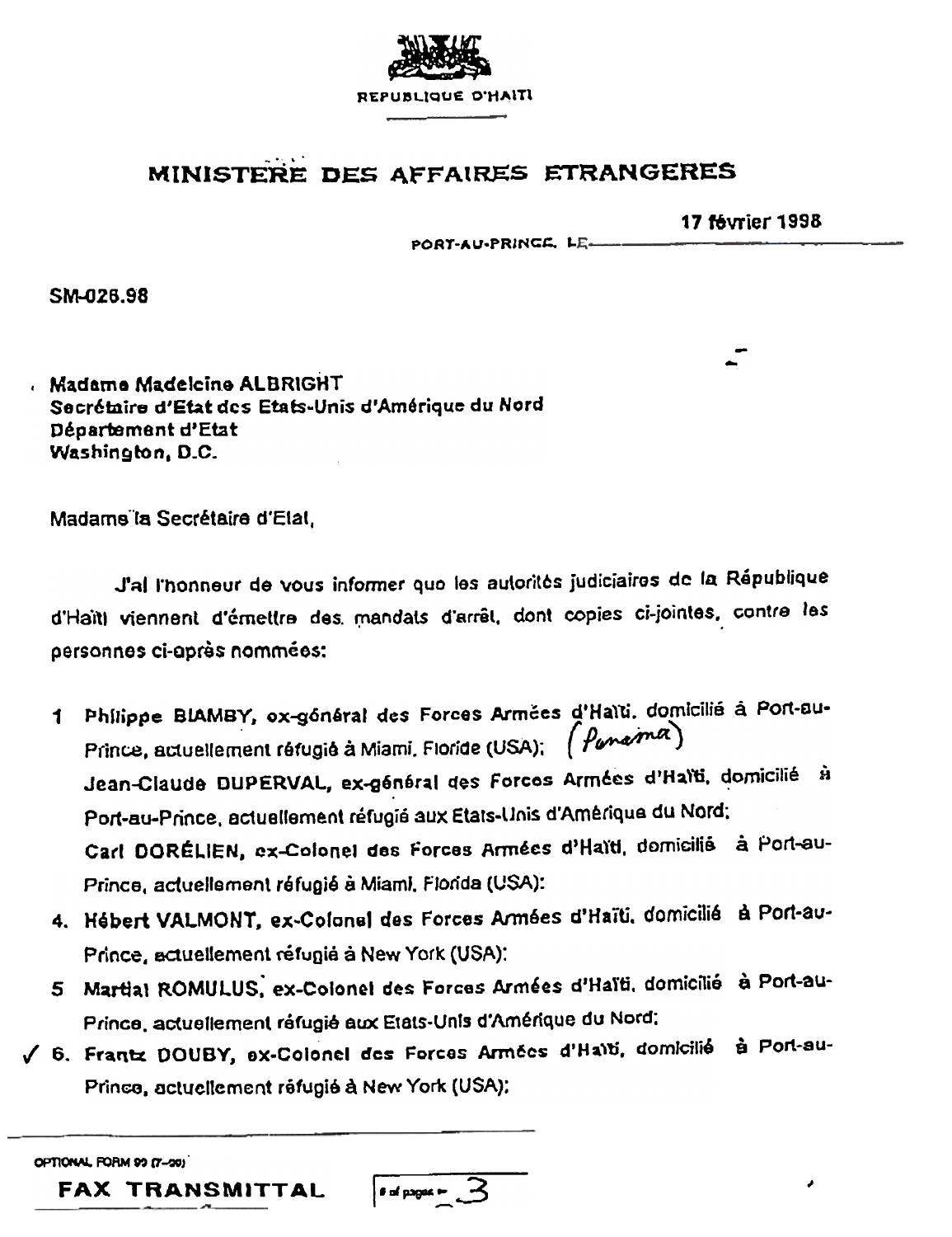Je vous informe également que les personnes sus-mentionnées ont été inculpées:

- a) do meurtres, assassinats sur plus de vingt (20) résidents de Raboteau aux Gonaïves dans la nuit du 22 au 23 avril 1994, crimes prévus et punis par les articles 240, 241, 242, 243 du Code Pénal:
- b) de voies de fait, coups, blessures, crimes prévus et punis par les articles 254, 255, 256, 258 du Code Pénal;
- c) d'arrestation arbitraire, détention illégale, tortures et autres traitements cruels, inhumains et degradants, crimes prévus et punis par les articles 289, 290, 291, 202, 293 du Code Pênal:
- d) d'associations de malfaiteurs, crime prévu et puni par les articles 224, 225, 226. 227 du Code Penal.

Je vous donne l'assurance que tous ces individus, recherchés par la Justice Haitienne, seront mis en jugement avec toutes les garanties de droit.

En conséquence, je sollicite du Gouvernement américain, au nom du Gouvernement haïtien, l'arrestation provisoire aux fins d'extradition des personnes susmentionnées, conformément aux dispositions du Droit Public Conventionnel actuellement en viqueur, savoir.

Le traité d'extradition entre la République d'Haïti et les Etats-Unis d'Amériquo du Nord signé à Washington le 9 août 1904, ratifié par le Gouvernement Haïtien le 25 août 1904, sanctionné par décret du Corps Législatif en date du 18 juin 1905:

La Convention Interaméricaine de la Havane adoptant le Code de International Privé (Code Rustamente) signée à la Havano le 20 février 1928, ratiflé par Haili par décret en date du 19 juillet 1929;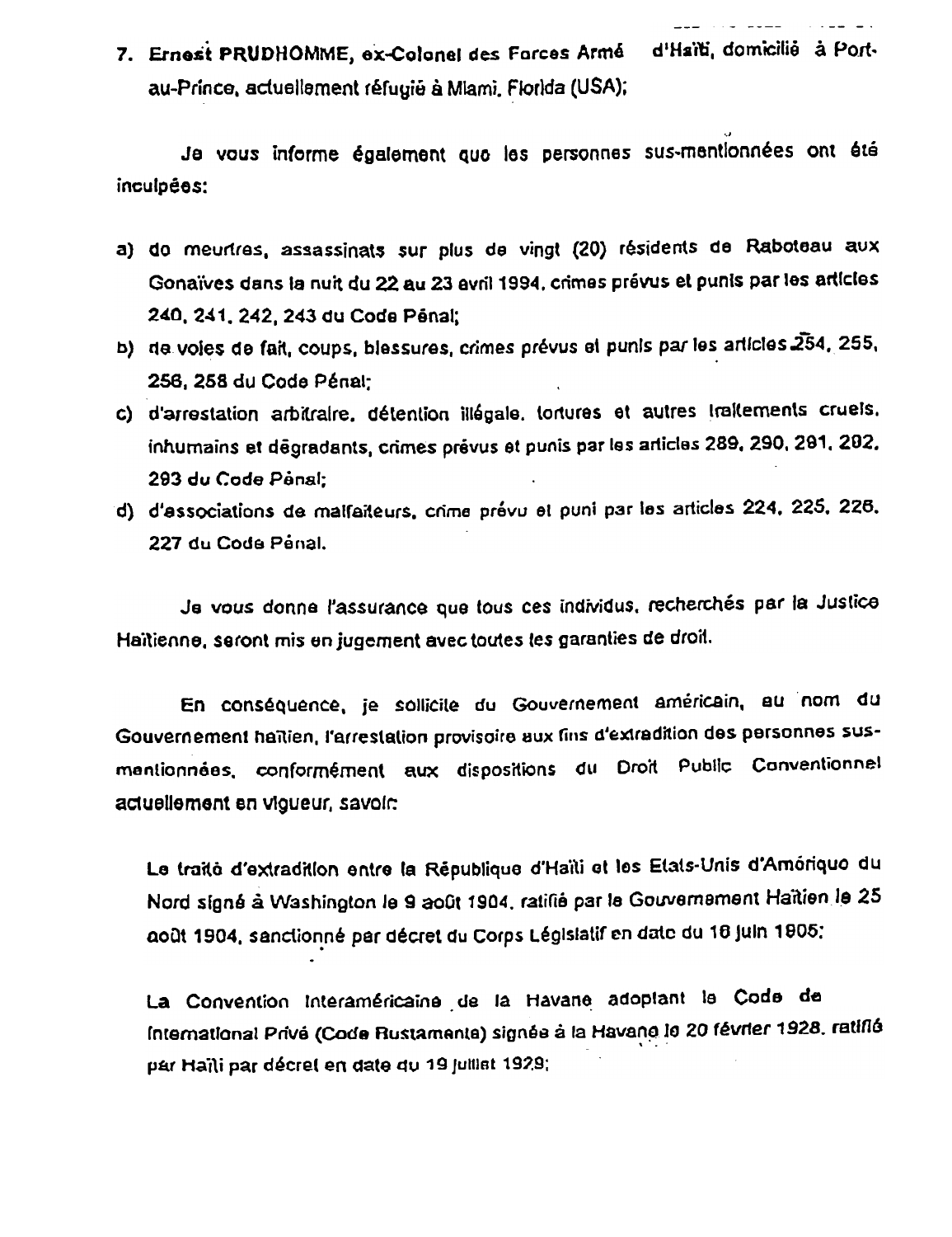· Le Traité d'extradition signé le 28 février 1981 à la Conférence Spécialisée sur l'extradition tenue à Caracas.

Dans les soixante jours de l'arrestation de ces personnes, le Gouvernement haitien communiquera aux autorités américaines, par le truchement de la Chancellene. une demande formelle d'extradition accompagnées des preuves correspondant aux Infractions qui leur sont reprochées.

Je n'aurai de cesse de souligner que cette requête d'extradition est Importante dans le cadre de l'instruction criminelle ouverte contre les auteurs, les co-muteurs et complices du massacre perpétré dans la nuit du 22 au 23 avril 1994 ayant coûté la vie à plus de vingt (20) résidents de Raboteau aux Gonaïves.

Veuillez agréer, Madame la Secrétaire d'Etat, l'expression de mes salutations respactuauses.

Fritz LONGCHAM Ministre des Affaires Étrangères de la République d'Haïti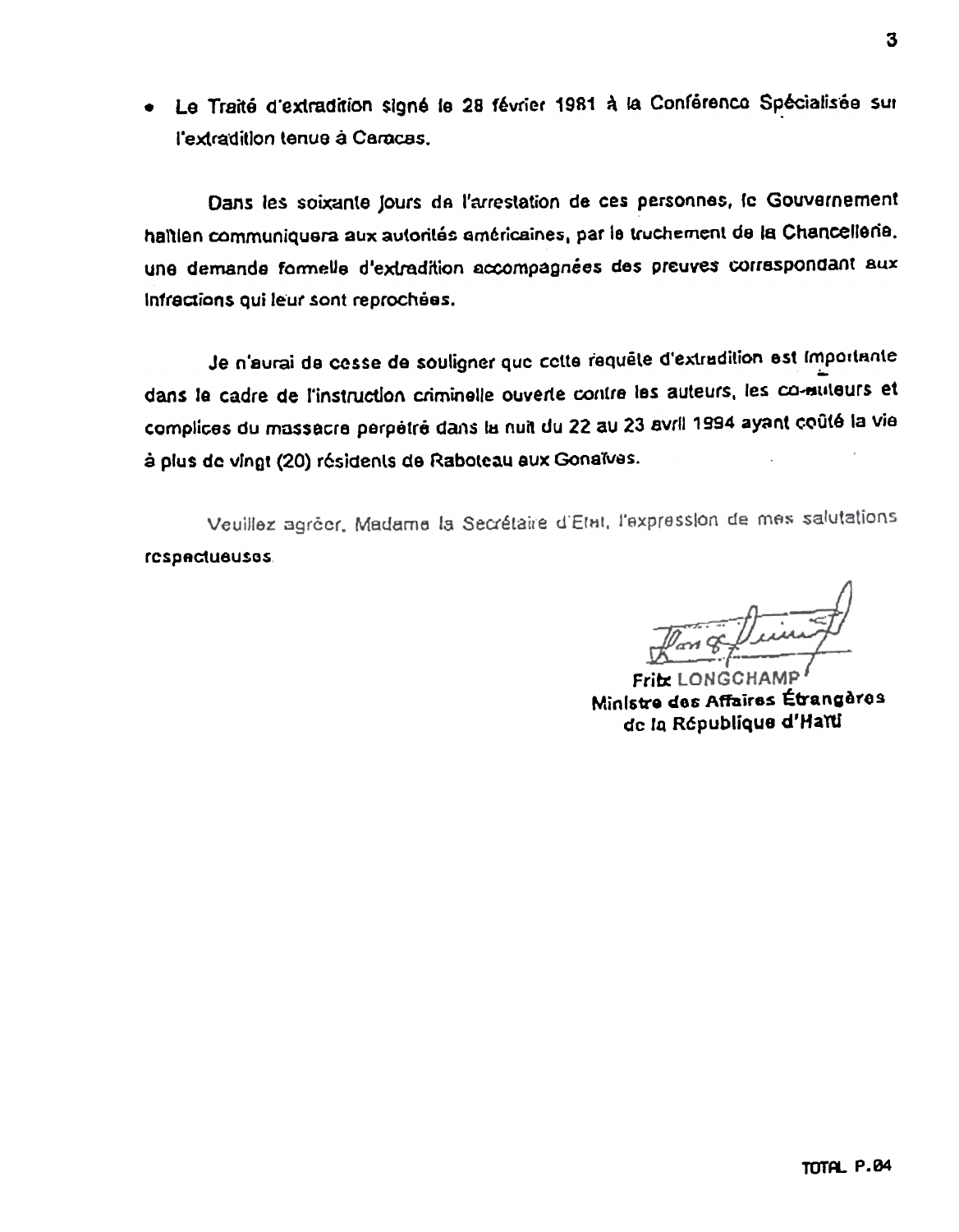### (COUNTRY SEAL) **REPUBLIC OF HAITI**

## MINISTRY OF FOREIGN AFFAIRS

Port-au-Prince, February 17, 1998

Mrs. Madeline Albright Secretary of the United States of North America Department of State Washington, D.C.

Madam Secretary of State,

I have the honor of infonning you that the judicial authorities of the Republic of Haiti have issued warrants of arrest, with the attached copies, against the following persons:

- 1 Philippe BIAMBY, ex-general of the Armed Forces of Haiti, domiciled at Port-au-Prince, presently a refugee living in Miami, Florida (U.S.A.).
- 2. Jean-Claude DUPERV AL, ex-general of the Armed Forces of Haiti, domiciled at Port-au-Prince, presently a refugee living in the United States of North America.
- 3. Carl DORELIEN, ex-colonel of the Armed Forces of Haiti, domiciled at Port-au-Prince, presently a refugee living in Miami, Florida (U.S.A.).
- 4. Hebert V ALMONT, ex-colonel of the Armed Forces of Haiti, domiciled at Port-au-Prince, presently a refugee living in New York (U.S.A.).
- 5 Martial ROMULUS, ex-colonel of the Armed Forces of Haiti, domiciled at Port-au-Prince, presently a refugee living in the United States of North America.
- 6. Frantz DOUBY, ex-colonel of the Armed Forces of Haiti, domiciled at Port-au-Prince, presently a refugee living in New York (U.S.A.).
- 7. Ernest PRUDHOMME, ex-colonel of the Armed Forces of Haiti, domiciled at Portau-Prince, presently a refugee living in Miami, Florida (U.S.A.)

I equally inform you that the above-mentioned persons are accused of:

a) of deaths, assassinations of more than 20 residents of Raboteau in the city of Gonaives in the night of the 22 and 23 of April, 1994, crimes set forth and punishable pursuant to articles 240, 241, 242, and 243 of the Penal Code;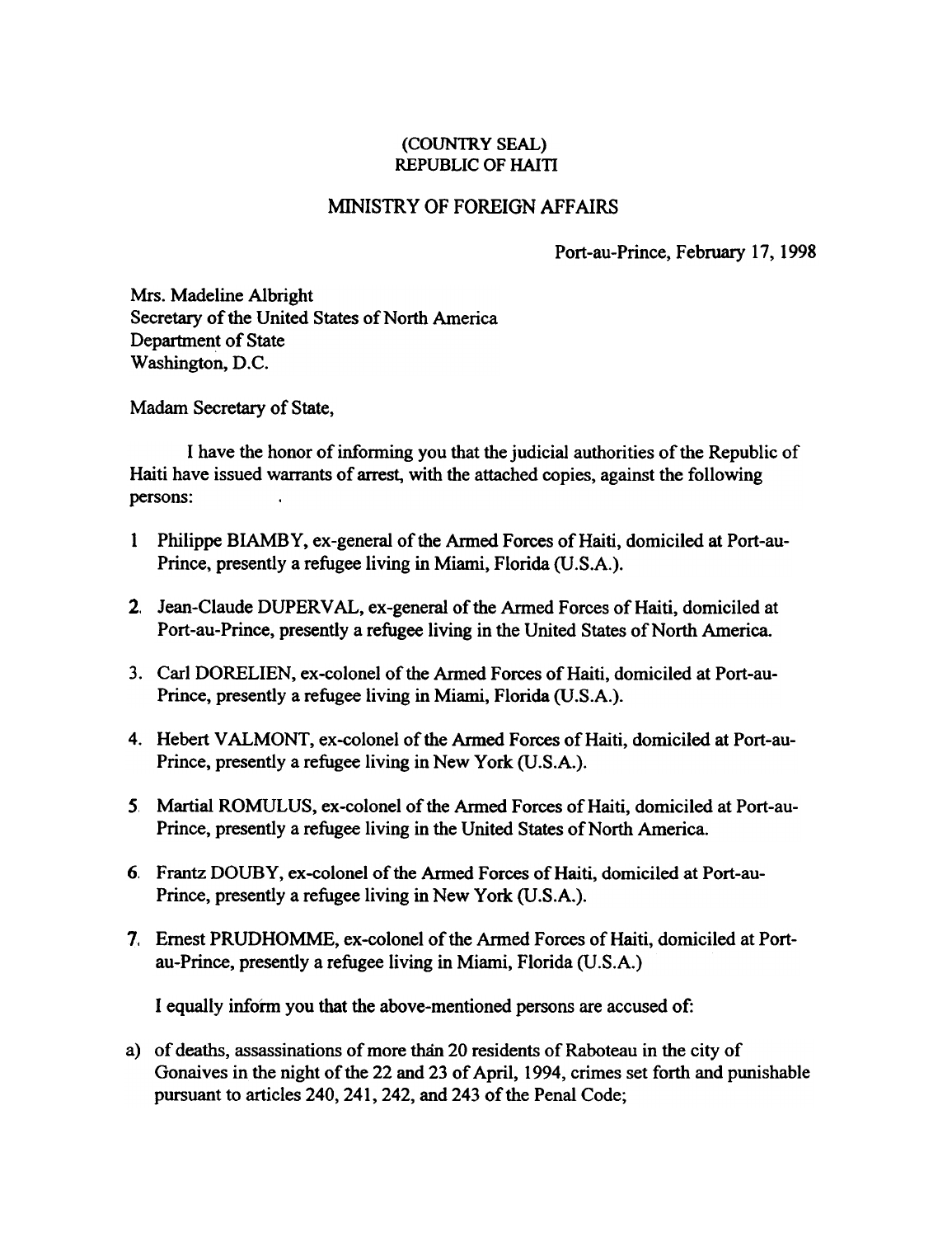### (COUNTRY SEAL) REPUBLIC OF HAITI

## MINISTRY OF FOREIGN AFFAIRS

Port-au-Prince, February 17, 1998

Mrs. Madeline Albright Secretary of the United States of North America Department of State Washington, D.C.

Madam Secretary of State,

I have the honor of infonning you that the judicial authorities of the Republic of Haiti have issued warrants of arrest, with the attached copies, against the following persons:

- 1. Philippe BIAMBY, ex-general of the Armed Forces of Haiti, domiciled at Port-au-Prince, presently a refugee living in Miami, Florida (U.S.A.).
- 2. Jean-Claude DUPERV AL, ex-general of the Armed Forces of Haiti, domiciled at Port-au-Prince, presently a refugee living in the United States of North America.
- ), Carl DORELIEN, ex-colonel of the Armed Forces of Haiti, domiciled at Port-au-Prince, presently a refugee living in Miami, Florida (U.S.A.).
- 4. Hebert VALMONT, ex-colonel of the Armed Forces of Haiti, domiciled at Port-au-Prince, presently a refugee living in New York (U.S.A.).
- 5. Martial ROMULUS, ex-colonel of the Armed Forces of Haiti, domiciled at Port-au-Prince, presently a refugee living in the United States of North America.
- 6. Frantz DOUBY, ex-colonel of the Armed Forces of Haiti, domiciled at Port-au-Prince, presently a refugee living in New York (U.S.A.).
- 7. Ernest PRUDHOMME. ex-colonel of the Armed Forces of Haiti. domiciled at Portau-Prince. presently a refugee living in Miami. Florida (U.S.A.)

I equally inform you that the above-mentioned persons are accused of:

a) of deaths, assassinations of more than 20 residents of Raboteau in the city of Gonaives in the night of the 22 and 23 of April, 1994, crimes set forth and punishable pursuant to articles 240, 241, 242, and 243 of the Penal Code;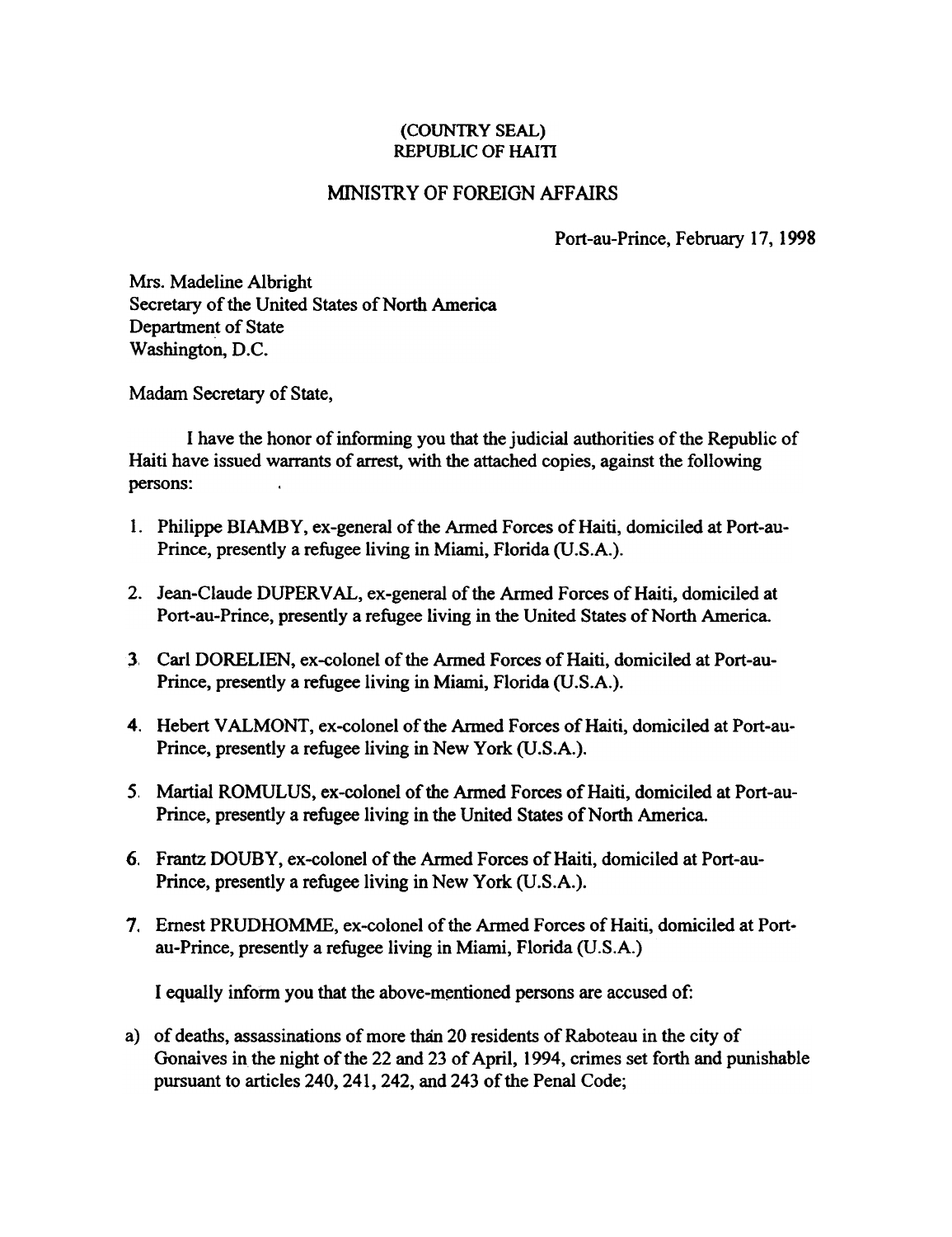- b) intimidation and harassment, beatings, beatings resulting in injuries, crimes set forth and punishable pursuant to articles 254, 255, 256, and 258 of the Penal Code;
- c) arbitrary arrests, illegal detention, torture and other cruel, inhumane, and degrading acts, crimes set forth and punishable pursuant to articles 289, 290, 291, 292, and 293 of the Penal Code;
- d) criminal associations, a crime set forth and punishable pursuant to articles 224, 225, 226, and 227 of the Penal Code.

I give you my assurance that all of these individuals being sought by Haitian Justice will be guaranteed all of their rights during their legal proceedings.

Consequently, I request that the American Government, in the name of the Haitian Government, provisionally arrest, with the ultimate goal of extraditing, the above-named individuals, in accord with the provisions of the Conventional Public Laws presently in effect, such as:

The extradition treaty between the Republic of Haiti and the United States of America signed in Washington the 9th of August, 1904, ratified by the Haitian Government the 25th of August, 1904, and enacted by decree of the Legislative Body on the 16th of June, 1905;

\* The Inter-American Convention of Havana adopting the Code of Private International Law (Code Bustamente) signed in Havana the 20th February, 1928, ratified by decree in Haiti on 19th of July, 1929;

The Extradition Treaty signed the 28th of February, 1981 at the Specialized Conference concerning extradition held in Caracas.

Within sixty days of the arrests of these persons. the Haitian Government will communicate to the American authorities. through the Office of the Chancellery. a fonnal extradition demand accompanied with the corresponding evidence of the infractions for which they are accused.

I cannot emphasize the importance of this extradition request within the criminal process opened against the authors, co-authors and accomplices of the massacre perpetrated the night of the 22nd and 23rd of April, 1994, where the lives of more than twenty (20) residents of Raboteau, Gonaives were taken.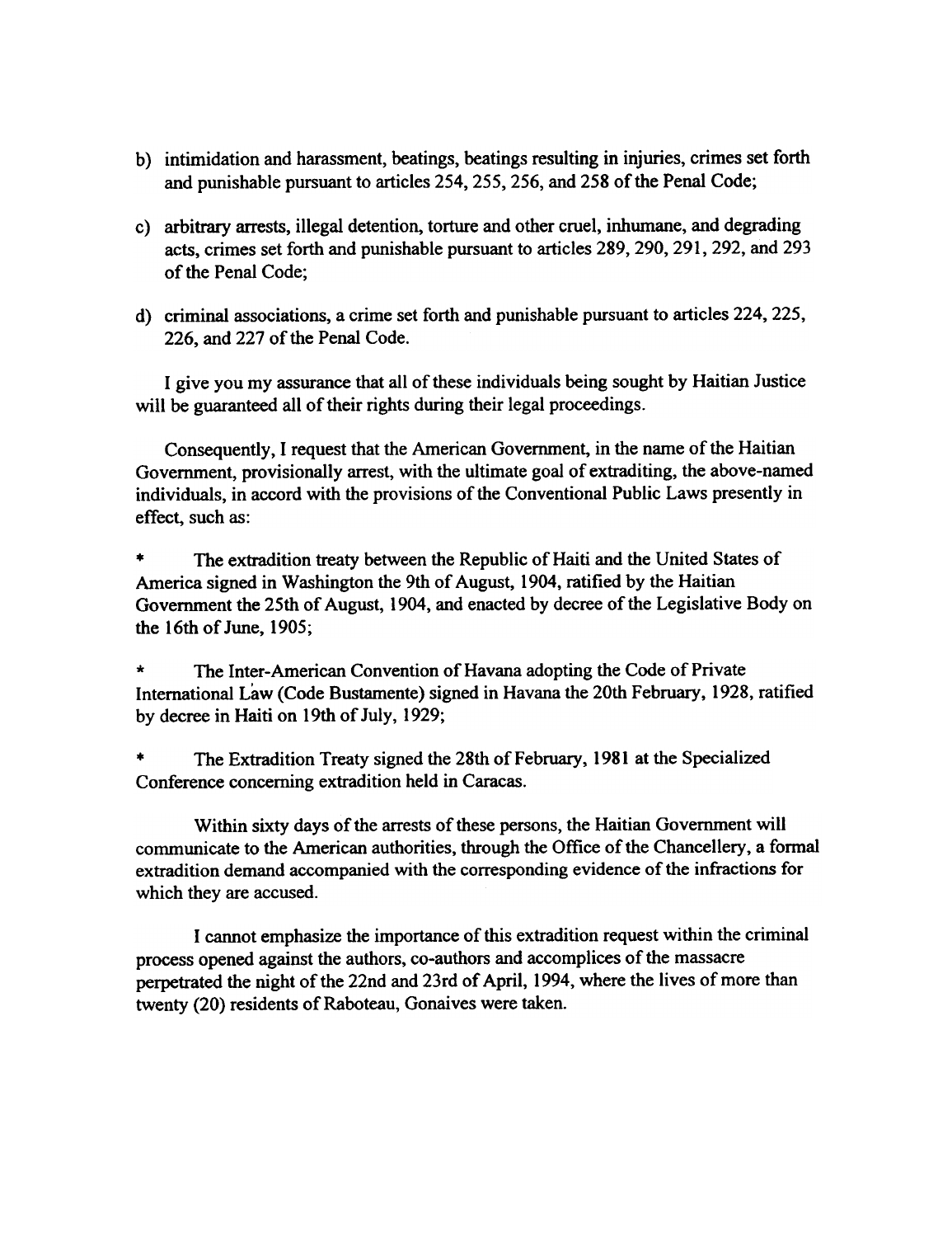Wishing your agreement, Madame Secretary of State, my respectful regards.

Fritz Longchamp Minister of Foreign Affairs for the Republic of Haiti